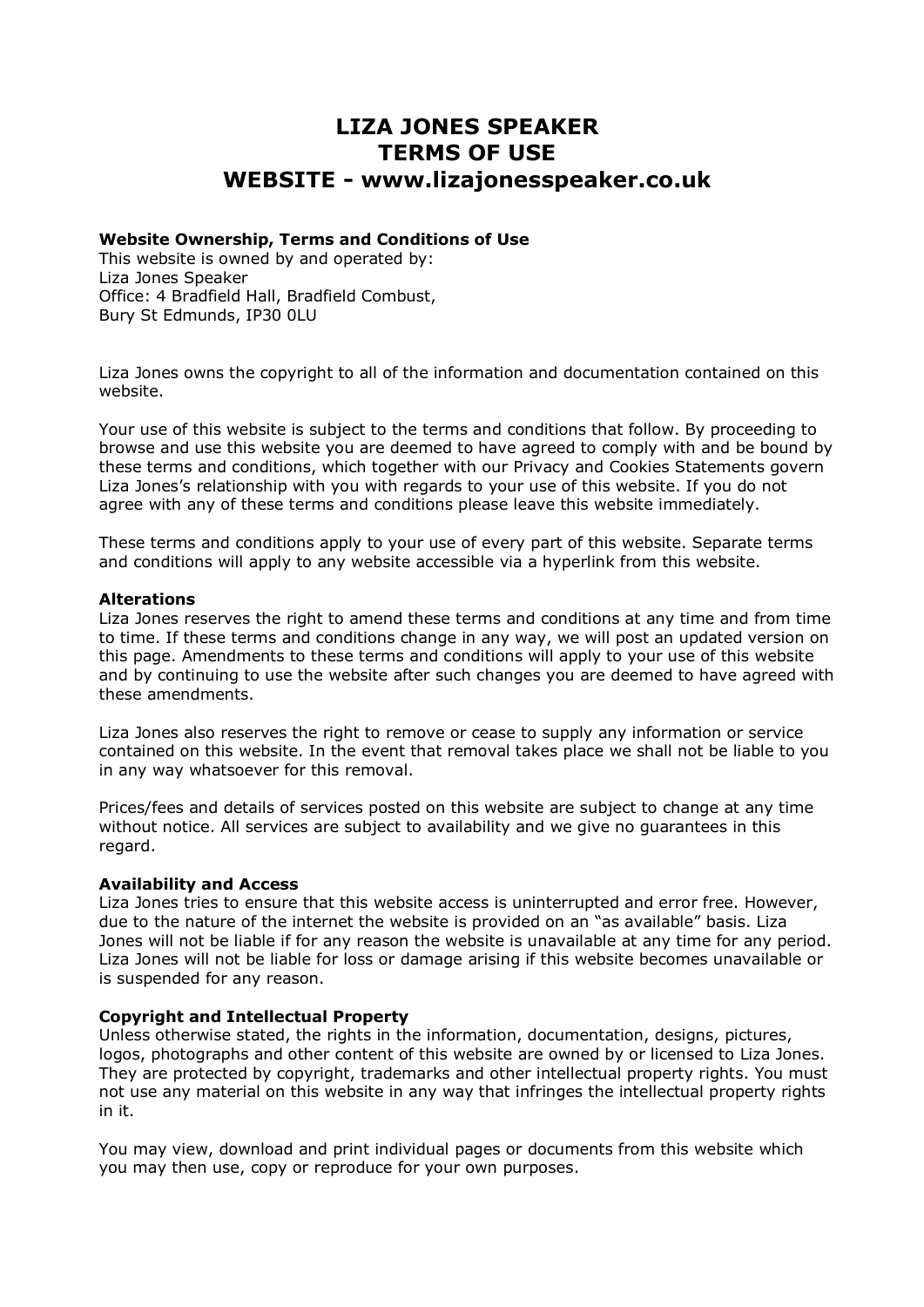#### **Data Protection**

Any personal information supplied by you to Liza Jones will be processed in accordance with the provisions of the Data Protection Act 1998 (as amended) and the General Data Protection Regulation 2018. If you supply personal data to us via this website, you will be told how this data will be used in the Booking Form. Through your use of this website, you agree that personal information that is provided will be dealt with according to our Privacy and Cookies Statements. If you have any questions regarding Liza Jones's Privacy and Cookies Statements, please contact Liza Jones on 020 7834 1066.

# **Monitoring**

Subject to the terms of our Privacy and Cookies Statements, Liza Jones will monitor use of this website and this information will be used by Liza Jones for business purposes or in accordance with the rules of any applicable regulatory or self-regulatory organisation.

### **Our Liability**

The information and documentation contained on this website was produced by Liza Jones and is provided without any guarantees, conditions or warranties as to its accuracy. To the extent permitted by law, Liza Jones hereby expressly excludes:

- All conditions, warranties and other terms which might otherwise be implied by statute, common law or the law of equity.
- Any liability for any direct, indirect or consequential loss or damage incurred by any user in connection with this website or in connection with the use, inability to use, or results of the use of this website, any websites linked to it and any materials posted on it (including any delays, inaccuracies, errors or omissions in the information and documentation), including, without limitation, any liability for loss of income or revenue, loss of business, loss of profits or contracts, loss of anticipated savings, loss of data, loss of goodwill, wasted management or office time and for any other loss or damage of any kind, however arising and whether caused by tort (including negligence), breach of contract or otherwise, even if foreseeable.

The publication of the information and documentation provided on this website by Liza Jones does not constitute a recommendation that you enter into a particular transaction, nor a representation that any service detailed on this website is suitable or appropriate for you.

#### **Links to Third Party Websites**

Any links from our website to third party websites are provided purely for your convenience and such links do not constitute an endorsement, affiliation or authorisation by Liza Jones with respect to such third-party websites. When you activate these links, you will leave our website. We do not endorse or take responsibility for the content on third party websites or the availability of these websites and we are not liable for any loss or damage that you may suffer by using these websites. If you decide to access linked websites you do so entirely at your own risk.

#### **Viruses, Hacking and Other Offences**

You must not misuse this website by knowingly introducing viruses, worms, logic bombs or other material which is malicious or technologically harmful. You must not attempt to gain unauthorised access to this website, the server on which this website is stored or any server, computer or database connected to this website. You must not attack this website via a denial-of-service attack or a distributed denial-of-service attack. By breaching this provision, you would commit a criminal offence under the Computer Misuse Act 1990 and the Police and Justice Act 2006. We will report any such breach to the relevant law enforcement authorities and we will cooperate with those authorities by disclosing your identity to them. In the event of such a breach, your right to use this website will cease immediately.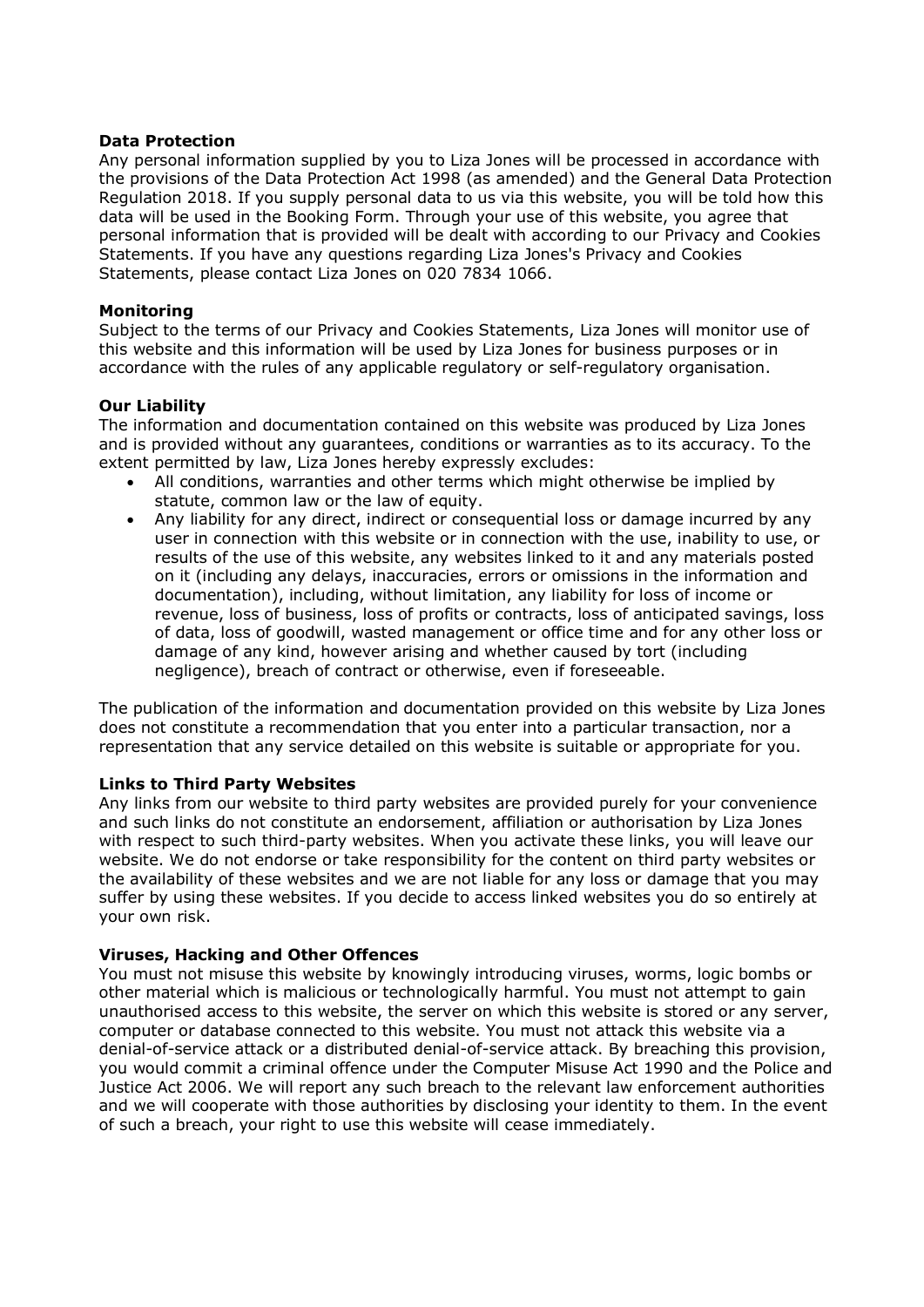We will not be liable for any loss or damage caused by a distributed denial-of-service attack, viruses or other technologically harmful material that may infect your computer equipment, computer programs, data or other proprietary material due to your use of this website or to your downloading of any material posted on it, or on any websites linked to it.

Liza Jones cannot warrant that this website is free of viruses or technical defects of any description and will not be responsible for any technical problems arising from the use of this website.

# **Acceptable Use Standards**

You may use our website only for lawful purposes. You may not use our site:

- To transmit, or procure the sending of, any unsolicited or unauthorised advertising or promotional material or any other form of similar solicitation, for example 'spam'.
- To transmit, or procure the sending of any material which is: defamatory of any person, obscene, offensive, inflammatory, sexually explicit, promotes discrimination or harassment based on sex, sexual orientation, gender reassignment, marital or civil partnership status, race, age, religion or disability, infringes any copyright, database right or trade mark of any person, is likely to deceive any person, is in breach of any legal duty owed to a third party (for example, the duty of confidence), is threatening or abusive, is likely to harass, upset or embarrass any other person, misrepresents your identity, or advocates or promotes any unlawful act.

We will determine, in our absolute discretion, whether there has been a breach of these Acceptable Use Standards through the use of our website. If a breach of this policy has occurred, we may take such action as we deem necessary.

Failure to comply with these Acceptable Use Standards constitutes a material breach of these terms and conditions and may result in our taking all or any of the following actions:

- Immediate, temporary or permanent withdrawal of your right to use our website.
- Immediate, temporary or permanent removal of any posting or material uploaded by you to our website.
- A warning being issued to you.

#### **Security**

Liza Jones will take all reasonable steps to ensure that any personal information you provide to us is kept secure. However, because of the nature of the internet, we cannot and do not guarantee that personal information you provide will not be intercepted by others and decrypted. Consequently, your privacy cannot be guaranteed. Please refer to our Privacy and Cookies Statements.

#### **Queries or Concerns**

If you have any other queries or concerns regarding your use of this website or these terms and conditions, please contact Liza Jones on 020 7834 1066 or lizajonesspeaker@gmail.com

#### **Complaints**

At Liza Jones Speaker, we pride ourselves on providing a high-quality website and we want to ensure that we maintain this at all times. If you think that our collection and use of your personal information is unfair or misleading, you should write to:

Liza Jones Speaker 4 Bradfield Hall, Bradfield Combust Bury St Edmunds, IP30 0LU